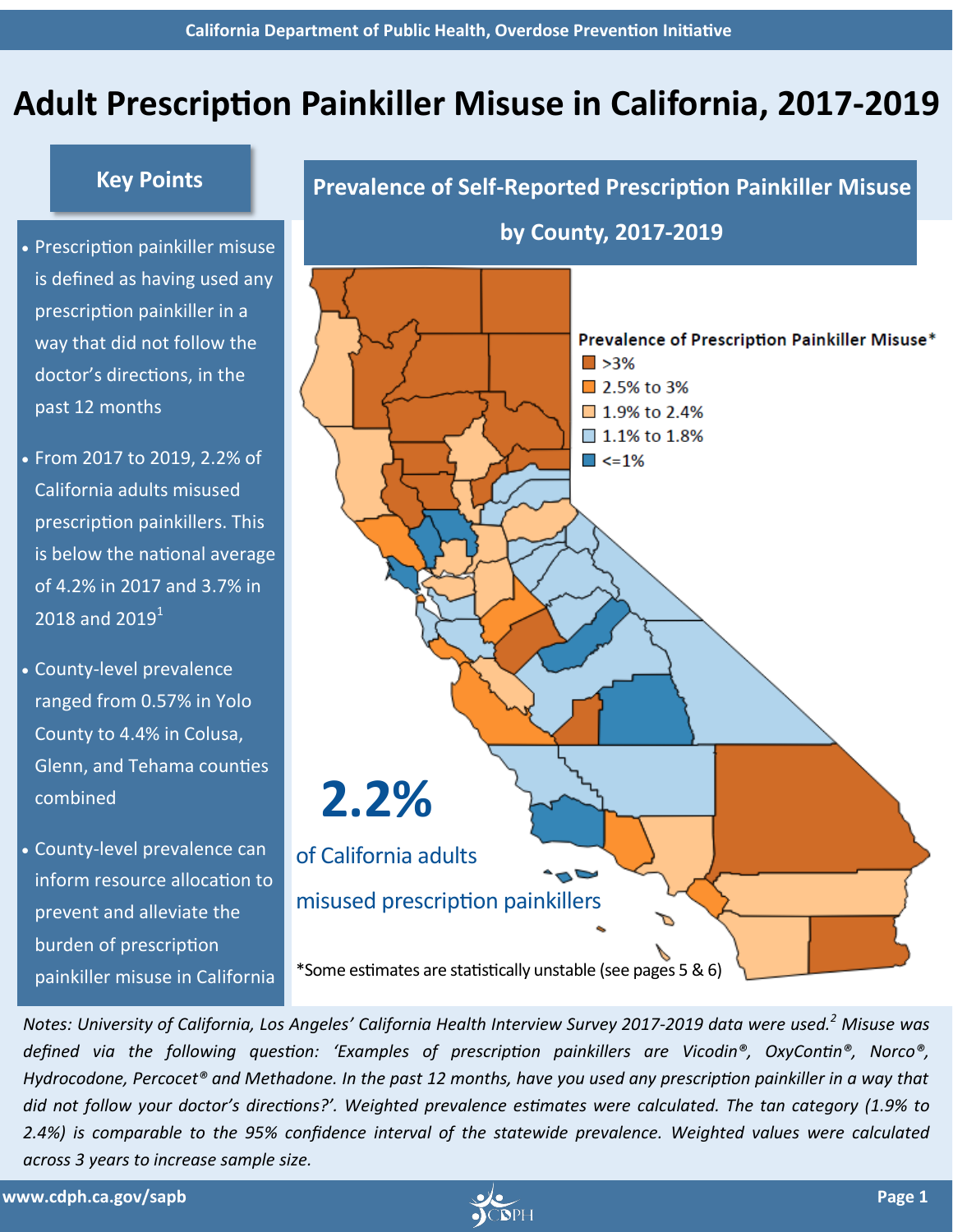# **Adult Prescription Painkiller Misuse in California, 2017-2019: Reasons for Use & Prescription Source**

## **Key Points**

- greater likelihood of misusing prescription painkillers compared to older adults (65+)
- Chronic pain is the primary reason for prescription painkiller use among adults who misused prescription painkillers in the last 12 months; other conditions can be found on page 7
- There is a need for alternatives to prescription painkillers, like access to holistic pain management approaches
- Compared to older adults, a greater proportion of younger adults did not get prescription painkillers from a doctor
- Overall, most adults misusing prescription painkillers got prescriptions from a doctor



1 Doctor

*Notes: University of California, Los Angeles' California Health Interview Survey 2017-2019 data were used.<sup>2</sup> Misuse was defined via the following question: 'Examples of prescription painkillers are Vicodin®, OxyContin®, Norco®, Hydrocodone, Percocet® and Methadone. In the past 12 months, have you used any prescription painkiller in a way that did not follow your doctor's directions?'. Prevalence ratios were calculated to compare prescription painkiller misuse by age group. Weighted percentages and unweighted frequencies are shown. Among adults misusing prescription painkillers, survey response options for prescription source included: 'one doctor', 'more than one doctor', or 'I didn't get it from a doctor'.* 

18%

Didn't get it from a doctor

8%



11%

10%

2+ Doctors

13%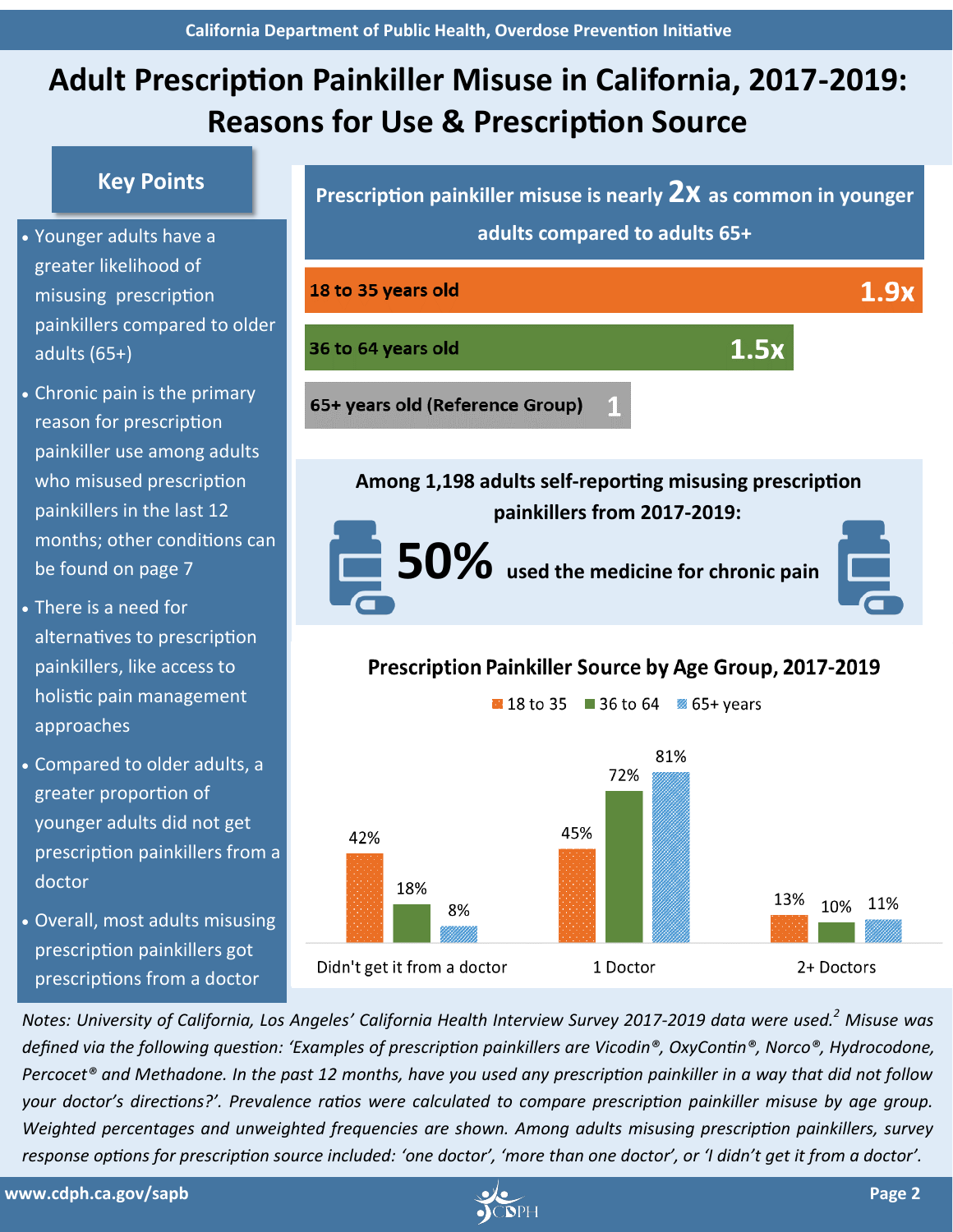#### **Resources**

# **Properly Dispose of Unused Prescription Painkillers and Other Medicines**



**[Dispose of unused medicines properly](https://www.fda.gov/consumers/consumer-updates/where-and-how-dispose-unused-medicines) to decrease access to and lower the risk of prescription** painkiller misuse. Use this [search tool](https://apps2.deadiversion.usdoj.gov/pubdispsearch/spring/main?execution=e1s1) to find year-round public medicine disposal sites. The Drug Enforcement Administration holds a [National Prescription Drug Take Back Day](https://www.deadiversion.usdoj.gov/drug_disposal/takeback/index.html) campaign annually in April and October.

### **Recognize an Overdose Event—Carry and Give Naloxone**



- Naloxone, also known as Narcan, is an opioid antagonist that temporarily reverses the effects of an opioid overdose. Watch a [video](https://www.youtube.com/embed/nurz9qPGKws) on [how to recognize an overdose event and give naloxone.](https://e53efa47-47f5-43b7-bfc6-1ccd5a4359a4.filesusr.com/ugd/91710f_1a8a24bed82f483594082bc078ffe4f5.pdf) **With a fentanyl overdose, two or more doses of naloxone may need to be given***.* **Call 911 after giving naloxone.**
- Learn about the [CDPH Statewide Standing Order](https://www.cdph.ca.gov/Programs/CCDPHP/sapb/Pages/Naloxone-Application-Information.aspx) and California Department of Health Care Services (DHCS) [Naloxone Distribution](https://www.dhcs.ca.gov/individuals/Pages/Naloxone_Distribution_Project.aspx) [Project.](google.com)



# **Promote Resources to Providers and Prescribers**

- **[Nonpharmaceutical alternatives](https://www.nccih.nih.gov/health/chronic-pain-in-depth)** to chronic pain management, such as acupuncture, massage, self-[management programs,](https://www.cdc.gov/learnmorefeelbetter/programs/chronic-pain.htm) and [nonopioid medications,](https://www.cdc.gov/drugoverdose/pdf/nonopioid_treatments-a.pdf) can provide chronic pain relief and are safer than opioids.
- **[Prescription Drug Monitoring Programs \(PDMPs\)](https://www.cdc.gov/drugoverdose/pdf/PDMP_Factsheet-a.pdf)** are statewide electronic databases that track all controlled substance prescriptions to help improve patient safety. [California law](https://leginfo.legislature.ca.gov/faces/codes_displaySection.xhtml?lawCode=HSC§ionNum=11165) requires licensed authorized prescribers of scheduled drugs to register and use California's PDMP: [Controlled Substance Utilization Review and Evaluation System \(CURES\).](https://oag.ca.gov/cures)
- **Centers for Disease Control and Prevention'[s Guideline for Prescribing Opioids for Chronic Pain](https://www.cdc.gov/drugoverdose/pdf/prescribing/Guidelines_Factsheet-a.pdf)**  aims to improve communication between providers and patients about opioid therapy for chronic pain. •
- **[Center for Innovation in Academic Detailing on Opioids \(CIAO\)](https://www.ciaosf.org/)** is a learning hub that supports providers delivering compassionate chronic pain and opioid management. CIAO offers clinical tools and guidelines, including a [guide for primary care providers on opioids and chronic pain.](https://e53efa47-47f5-43b7-bfc6-1ccd5a4359a4.filesusr.com/ugd/91710f_dbe75e48246d490ebffcf28c96d8a2b8.pdf) •

# **Promote Resources to Help Those with Substance Use Disorder**

• **[Choose Change California](https://choosechangeca.org/)** is a DHCS website that provides an easy pathway to get help for people affected by substance use disorder.

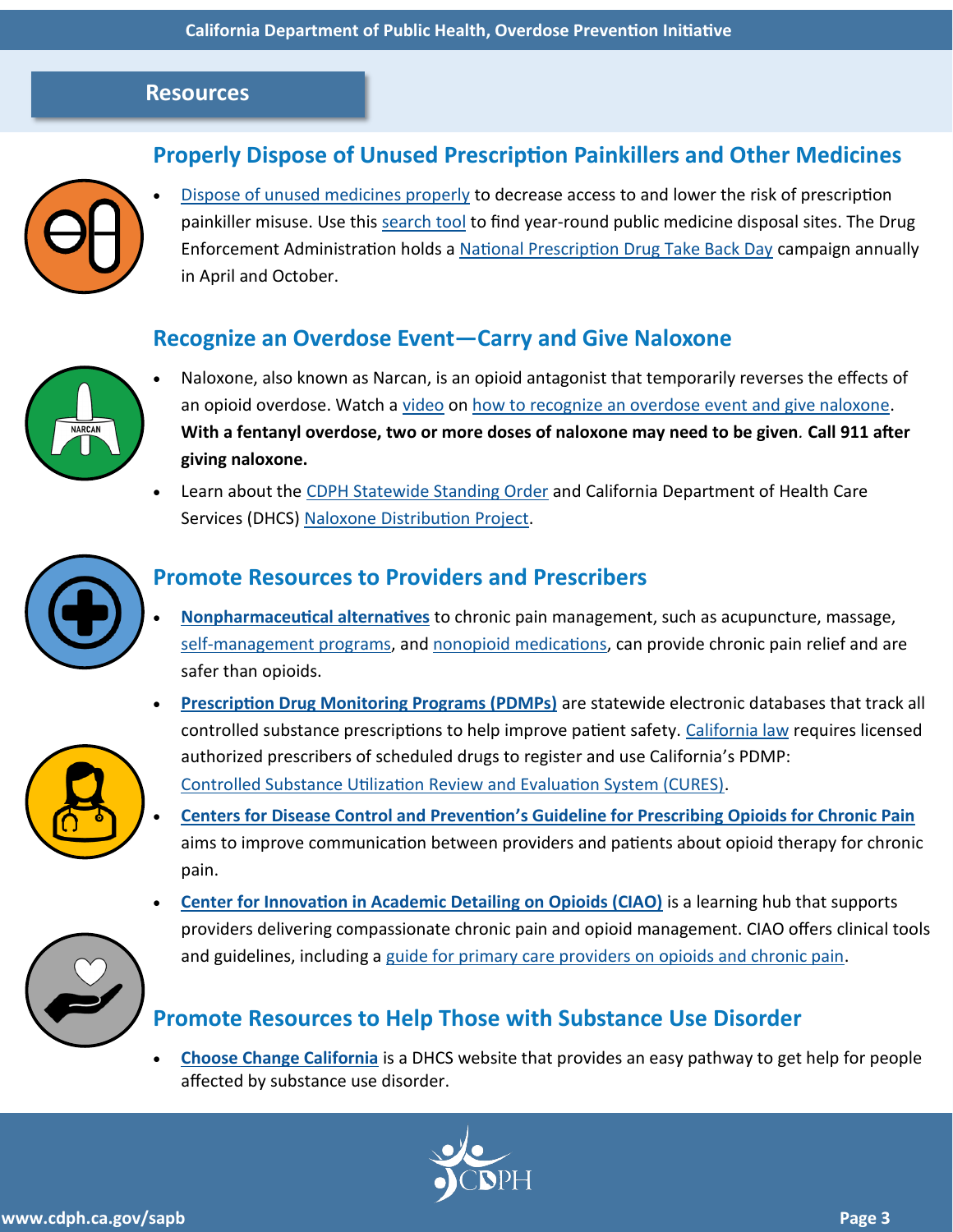#### **About the Data**

**Background:** Prescription painkillers can be effective treatment for pain. However, when prescription painkillers are misused, they can lead to addiction, overdose, and death. Recent and county-level prevalence of prescription painkiller misuse in California have yet to be well estimated. Data from UCLA's 2017-2019 California Health Interview Survey (CHIS), $^2$  a statewide representative web and telephone-based survey, were used to assess statewide and county prevalence of adult misuse of prescription painkillers and to explore reasons for prescription painkiller use and source.

**Methods and Data Sources:** Using 2017-2019 CHIS data, prescription painkiller misuse was defined as having used any prescription painkiller in a way that did not follow the doctor's directions, in the past 12 months. Adults who self-reported misuse were subsequently asked about their prescription source and reasons for use. Prescription source included receiving prescription painkillers from one doctor, more than one doctor, or didn't get it from a doctor. Reasons for prescription painkiller use included 1) dental work/dental pain, 2) surgery, not accident related, 3) recent injury, 4) chronic pain, regardless of cause, and 5) other. Analyses used PROC SURVEYFREQ in SAS 9.4 and prevalence ratios were computed with replicate weights for proper variance estimation. Missing values were imputed.<sup>3</sup> Three multi-county strata were analyzed in accordance with CHIS sampling methodology due to the small sample size of counties.<sup>3</sup> See page 6 for strata.

**Results:** Among 64,490 adult CHIS participants (18-85 years old) in 2017-2019, prescription painkiller misuse in the last 12 months was reported by 2.2% (95% Confidence Interval [CI]: [1.9, 2.4] n=1,198), estimated to represent 640,721 California adults. California's prevalence is below the national average of 4.2% in 2017 and 3.7% in 2018 and 2019 based on estimates provided by the National Survey on Drug Use and Health.<sup>1</sup> County-level prevalence in California ranged from 0.57% in Yolo County to 4.4% in Colusa, Glenn, and Tehama counties combined. From 2017-2019, 159 of 64,490 total respondents were imputed for prescription painkiller misuse. Three were imputed as 'yes' to misuse and 156 were imputed as 'no' to misuse. This made no difference in our overall findings.

- Age (grouped as 18-35, 36-64, 65+ years) was statistically significantly associated with misuse of prescription painkillers (Rao-Scott Chi-Square,  $\chi^2_{\rm RS}$  = 13.1, p=0.002). The prevalence of misuse among adults 18-35 was 1.9 times that of adults 65+ years. The prevalence among adults 36-64 was 1.5 times that of adults 65+ years.
- The most common reason for adult prescription painkiller use was chronic pain, regardless of cause, among adults misusing prescription painkillers in the last 12 months (2017=47.2%, 2018=50.3%, 2019=51.7%).
- Prescription source is statistically significantly different across age groups (Rao-Scott Chi-Square,  $\chi^2_{\rm \scriptscriptstyle RS}$  = 30.6, p<0.0001). Of adults who misused prescription painkillers and did not get prescriptions from a doctor, 71% were 18-35 years old.
- In 2019, 70% of adults who misused prescription painkillers received prescriptions from one doctor, compared to 46% in 2018 and 61% in 2017. Estimates for 2018 and 2019 are statistically significantly different (95% CI do not overlap).

**Data Limitations:** Prevalence estimates were calculated across 3 years to increase sample size. Despite pooling the data, some estimates are still statistically unstable. Prevalence may be underestimated due to social desirability bias, although this should be reduced due to the anonymity of the survey. Reasons for use could not be confidently compared across years due to approximately 20% of eligible respondents missing for this measure in 2017 and 2018 compared to 0% missing in 2019. See Appendix on page 7 for more information.

**Conclusion:** Our findings indicate that prevalence of adult prescription painkiller misuse does not differ much across counties in California. The prevalence does differ by age group, and is lower than the national average. From 2017-2019, most adults misusing prescription painkillers received prescriptions from a doctor; however, the difference in prescription source between younger and older adults highlights the need for tailored interventions across age groups. The primary reason for prescription painkiller use was chronic pain. There is need for alternatives to prescription painkillers, such as equitable access to holistic approaches to pain management.

#### **Prepared by: California Department of Public Health, Overdose Prevention Initiative**  References:



- 1. Substance Abuse and Mental Health Services Administration, National Survey on Drug Use and Health. Section 1: Illicit Drug Use/[Pain Reliever Misuse Tables](https://www.samhsa.gov/data/sites/default/files/reports/rpt29394/NSDUHDetailedTabs2019/NSDUHDetTabsSect1pe2019.htm) - 1.1 to 1.123, 2021.
- 2. California Health Interview Survey. CHIS 2017, 2018, and 2019 Adult Files. Los Angeles, CA: UCLA Center for Health Policy Research, October 2020.
- 3. California Health Interview Survey. CHIS 2017-[2018 Methodology Series: Report 3](https://healthpolicy.ucla.edu/chis/design/Documents/CHIS_2017-2018_MethodologyReport3_DataProcessing.pdf)  Data Processing Procedures. Los Angeles, CA: UCLA Center for Health Policy Research, 2019.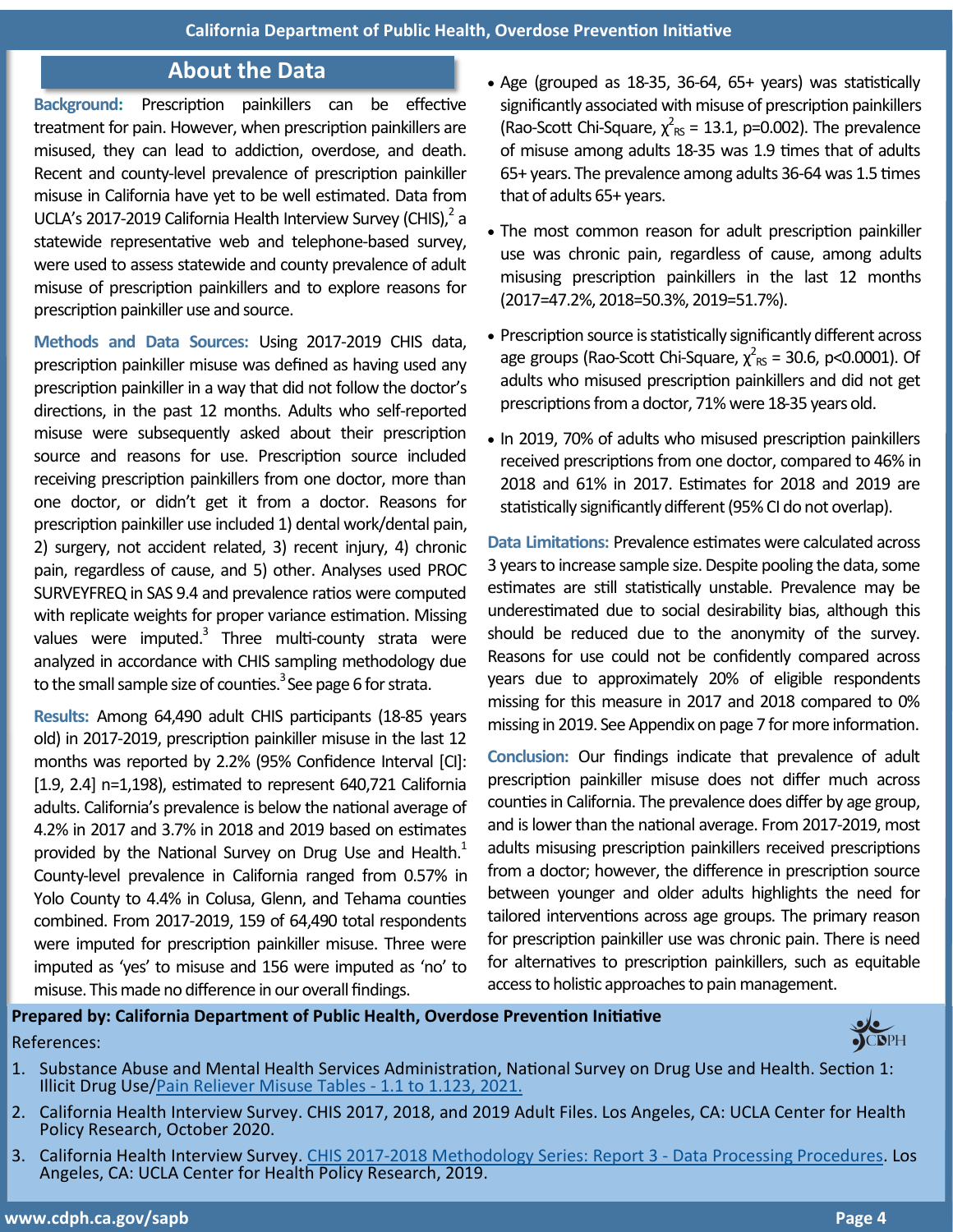#### **County-level Prevalence of Self-Reported Prescription Painkiller Misuse, 2017-2019**

| <b>County</b>      | <b>Number of</b><br>adults misusing<br>prescription<br>painkillers<br>(Unweighted n) | <b>Estimated</b><br>number of<br>adults misusing<br>prescription<br>painkillers<br>(Weighted N) | <b>Weighted</b><br>prevalence of<br>prescription<br>painkiller<br>misuse (%) | Standard<br><b>Error</b> | Lower<br>95% CI 95% CI | <b>Upper</b> | <b>Statistically Unstable*</b> |
|--------------------|--------------------------------------------------------------------------------------|-------------------------------------------------------------------------------------------------|------------------------------------------------------------------------------|--------------------------|------------------------|--------------|--------------------------------|
| Alameda            | 30                                                                                   | 13,489                                                                                          | 1.07                                                                         | 0.29                     | 0.49                   | 1.64         | Stable                         |
| <b>Butte</b>       | 16                                                                                   | 3,930                                                                                           | 2.29                                                                         | 0.87                     | 0.57                   | 4.00         | Unstable but reasonable        |
| Contra Costa       | 32                                                                                   | 18,479                                                                                          | 2.02                                                                         | 0.82                     | 0.40                   | 3.64         | Unstable but reasonable        |
| El Dorado          | 13                                                                                   | 3,229                                                                                           | 2.27                                                                         | 0.63                     | 1.02                   | 3.51         | Stable                         |
| Fresno             | 13                                                                                   | 7,770                                                                                           | 1.10                                                                         | 0.66                     | 0.00                   | 2.40         | Unstable                       |
| Humboldt           | 20                                                                                   | 2,158                                                                                           | 2.16                                                                         | 0.78                     | 0.63                   | 3.70         | Unstable but reasonable        |
| Imperial           | 40                                                                                   | 4,324                                                                                           | 3.53                                                                         | 0.98                     | 1.59                   | 5.46         | Stable                         |
| Kern               | 17                                                                                   | 8,339                                                                                           | 1.38                                                                         | 0.72                     | 0.00                   | 2.80         | Unstable                       |
| <b>Kings</b>       | 26                                                                                   | 3,702                                                                                           | 3.61                                                                         | 1.23                     | 1.19                   | 6.04         | Unstable but reasonable        |
| Lake               | 20                                                                                   | 1,855                                                                                           | 3.66                                                                         | 1.88                     | 0.00                   | 7.36         | Unstable                       |
| Los Angeles        | 203                                                                                  | 173,018                                                                                         | 2.23                                                                         | 0.26                     | 1.71                   | 2.74         | Stable                         |
| Madera             | 9                                                                                    | 915                                                                                             | 0.97                                                                         | 0.38                     | 0.21                   | 1.72         | Unstable                       |
| Marin              | 6                                                                                    | 1,232                                                                                           | 0.65                                                                         | 0.33                     | 0.00                   | 1.30         | Unstable                       |
| Mendocino          | 16                                                                                   | 1,369                                                                                           | 1.94                                                                         | 2.61                     | 0.00                   | 7.08         | Unstable                       |
| Merced             | 18                                                                                   | 6,212                                                                                           | 3.63                                                                         | 1.04                     | 1.57                   | 5.68         | Stable                         |
| Monterey           | 10                                                                                   | 7,451                                                                                           | 2.45                                                                         | 1.26                     | 0.00                   | 4.92         | Unstable                       |
| Napa               | 15                                                                                   | 1,014                                                                                           | 1.02                                                                         | 0.44                     | 0.15                   | 1.88         | Unstable but reasonable        |
| Nevada             | 8                                                                                    | 861                                                                                             | 1.05                                                                         | 0.76                     | 0.00                   | 2.54         | Unstable                       |
| Orange             | 71                                                                                   | 64,978                                                                                          | 2.67                                                                         | 0.52                     | 1.65                   | 3.68         | Stable                         |
| Placer             | 12                                                                                   | 5,527                                                                                           | 1.77                                                                         | 0.95                     | 0.00                   | 3.65         | Unstable                       |
| Riverside          | 54                                                                                   | 38,691                                                                                          | 2.19                                                                         | 0.59                     | 1.03                   | 3.35         | Stable                         |
| Sacramento         | 28                                                                                   | 27,209                                                                                          | 2.39                                                                         | 0.84                     | 0.74                   | 4.03         | Unstable but reasonable        |
| San Benito         | 19                                                                                   | 838                                                                                             | 2.23                                                                         | 0.89                     | 0.49                   | 3.97         | Unstable but reasonable        |
| San Bernardino     | 49                                                                                   | 52,221                                                                                          | 3.37                                                                         | 0.75                     | 1.90                   | 4.83         | Stable                         |
| San Diego          | 131                                                                                  | 53,837                                                                                          | 2.21                                                                         | 0.42                     | 1.38                   | 3.05         | Stable                         |
| San Francisco      | 40                                                                                   | 17,826                                                                                          | 2.53                                                                         | 0.84                     | 0.87                   | 4.20         | Unstable but reasonable        |
| San Joaquin        | 13                                                                                   | 12,622                                                                                          | 2.19                                                                         | 1.16                     | 0.00                   | 4.46         | Unstable                       |
| San Luis<br>Obispo | 15                                                                                   | 3,440                                                                                           | 1.83                                                                         | 0.68                     | 0.49                   | 3.18         | Unstable but reasonable        |

#### **Prepared by: California Department of Public Health, Overdose Prevention Initiative**

*Weighted prevalence of prescription painkiller misuse by county is rounded to the tenths place on the page 1 map.*

*\*Estimates marked as Unstable or Unstable but reasonable should be interpreted with caution. Estimates were grouped into 3 levels of stability to provide a nuanced understanding of the rare, but important outcome—prevalence of prescription painkiller misuse. Unstable estimates have a coefficient of variation (CV) >50%, and Unstable but reasonable estimates have a CV between 30% and 50% and a sample size >=11.*

*All county-level estimates are in accordance with CHIS data suppression rules.*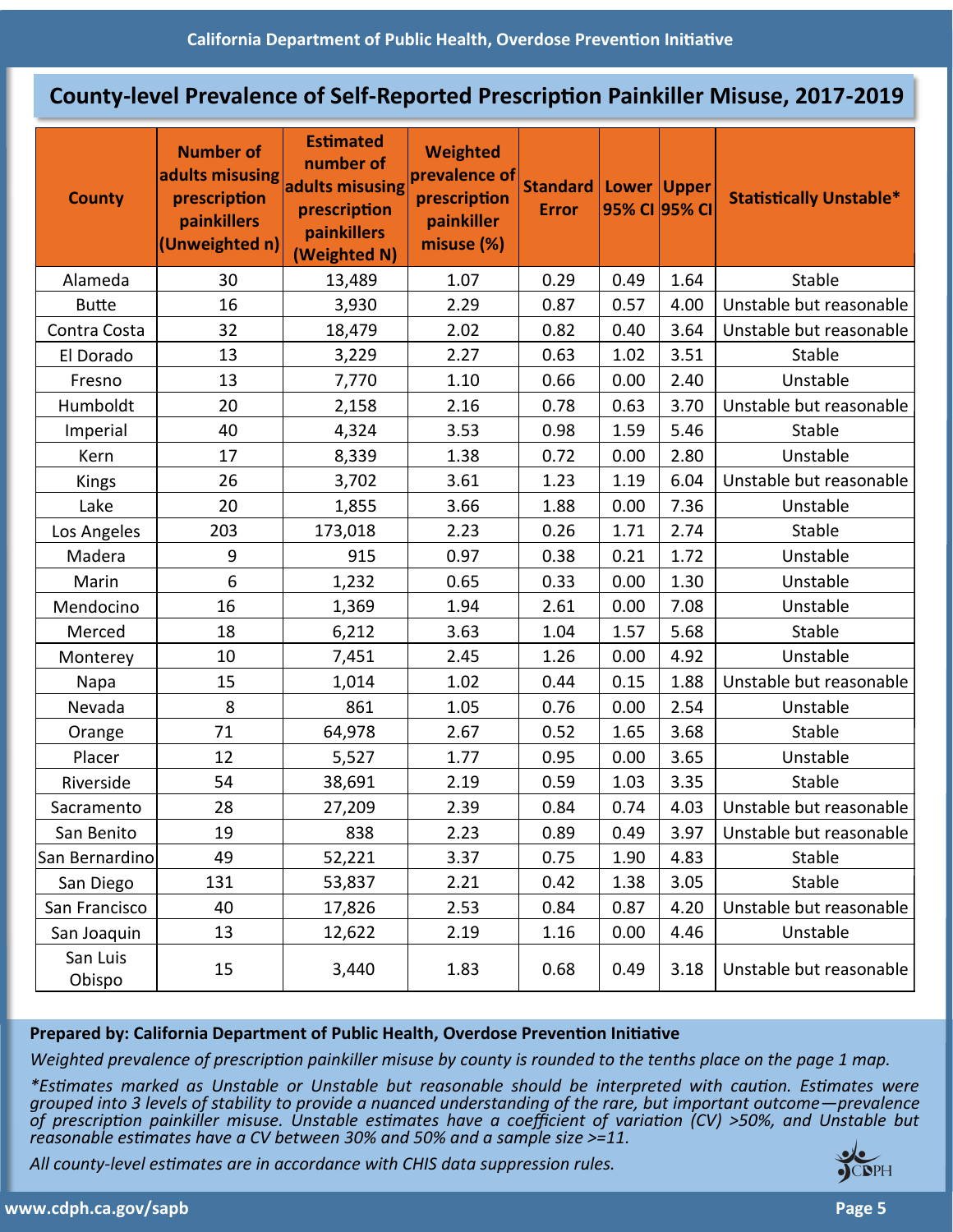#### **County-level Prevalence of Self-Reported Prescription Painkiller Misuse, 2017-2019**

| <b>County</b>                                                                                       | <b>Number of</b><br>adults misusing<br>prescription<br>painkillers<br>(Unweighted n) | <b>Estimated</b><br>number of<br>adults misusing<br>prescription<br>painkillers<br>(Weighted N) | <b>Weighted</b><br>prevalence of<br>prescription<br>painkiller<br>misuse (%) | <b>Standard Lower Upper</b><br><b>Error</b> | 95% CI 95% CI |      | <b>Statistically Unstable*</b> |
|-----------------------------------------------------------------------------------------------------|--------------------------------------------------------------------------------------|-------------------------------------------------------------------------------------------------|------------------------------------------------------------------------------|---------------------------------------------|---------------|------|--------------------------------|
| San Mateo                                                                                           | 9                                                                                    | 8,593                                                                                           | 1.37                                                                         | 0.78                                        | 0.00          | 2.91 | Unstable                       |
| Santa Barbara                                                                                       | 12                                                                                   | 3,028                                                                                           | 0.85                                                                         | 0.41                                        | 0.04          | 1.66 | Unstable but reasonable        |
| Santa Clara                                                                                         | 27                                                                                   | 21,567                                                                                          | 1.46                                                                         | 0.75                                        | 0.00          | 2.94 | Unstable                       |
| Santa Cruz                                                                                          | 17                                                                                   | 5,711                                                                                           | 2.82                                                                         | 1.30                                        | 0.27          | 5.38 | Unstable but reasonable        |
| Shasta                                                                                              | 20                                                                                   | 4,458                                                                                           | 3.24                                                                         | 1.76                                        | 0.00          | 6.71 | Unstable                       |
| Solano                                                                                              | 17                                                                                   | 5,829                                                                                           | 1.93                                                                         | 0.71                                        | 0.52          | 3.33 | Unstable but reasonable        |
| Sonoma                                                                                              | 13                                                                                   | 10,849                                                                                          | 2.71                                                                         | 0.73                                        | 1.27          | 4.16 | <b>Stable</b>                  |
| <b>Stanislaus</b>                                                                                   | 20                                                                                   | 9,887                                                                                           | 2.47                                                                         | 0.78                                        | 0.93          | 4.00 | Unstable but reasonable        |
| Sutter                                                                                              | 20                                                                                   | 1,591                                                                                           | 2.07                                                                         | 0.69                                        | 0.71          | 3.44 | Unstable but reasonable        |
| Tulare                                                                                              | 11                                                                                   | 2,243                                                                                           | 0.71                                                                         | 0.36                                        | 0.00          | 1.42 | Unstable                       |
| Ventura                                                                                             | 21                                                                                   | 17,692                                                                                          | 2.72                                                                         | 1.17                                        | 0.42          | 5.02 | Unstable but reasonable        |
| Yolo                                                                                                | $\overline{7}$                                                                       | 953                                                                                             | 0.57                                                                         | 0.75                                        | 0.00          | 2.04 | Unstable                       |
| Yuba                                                                                                | 16                                                                                   | 2,086                                                                                           | 3.38                                                                         | 1.83                                        | 0.00          | 6.98 | Unstable                       |
| Alpine, Amador,<br>Calaveras, Inyo,<br>Mariposa, Mono,<br>and Tuolumne<br>counties<br>combined      | 14                                                                                   | 2,171                                                                                           | 1.53                                                                         | 1.00                                        | 0.00          | 3.50 | Unstable                       |
| Colusa, Glenn,<br>and Tehama<br>counties<br>combined                                                | 17                                                                                   | 3,846                                                                                           | 4.43                                                                         | 2.09                                        | 0.31          | 8.54 | Unstable but reasonable        |
| Del Norte,<br>Lassen, Modoc,<br>Plumas, Sierra,<br>Siskiyou, and<br>Trinity<br>counties<br>combined | 13                                                                                   | 3,682                                                                                           | 3.67                                                                         | 2.29                                        | 0.00          | 8.18 | Unstable                       |
| <b>Total</b>                                                                                        | 1,198                                                                                | 640,721                                                                                         | 2.16                                                                         | 0.13                                        | 1.91          | 2.42 | <b>Stable</b>                  |

#### **Prepared by: California Department of Public Health, Overdose Prevention Initiative**

*Weighted prevalence of prescription painkiller misuse by county is rounded to the tenths place on the page 1 map.*

*\*Estimates marked as Unstable or Unstable but reasonable should be interpreted with caution. Estimates were grouped into 3 levels of stability to provide a nuanced understanding of the rare, but important outcome—prevalence of prescription painkiller misuse. Unstable estimates have a coefficient of variation (CV) >50%, and Unstable but reasonable estimates have a CV between 30% and 50% and a sample size >=11.*

*All county-level estimates are in accordance with CHIS data suppression rules.*